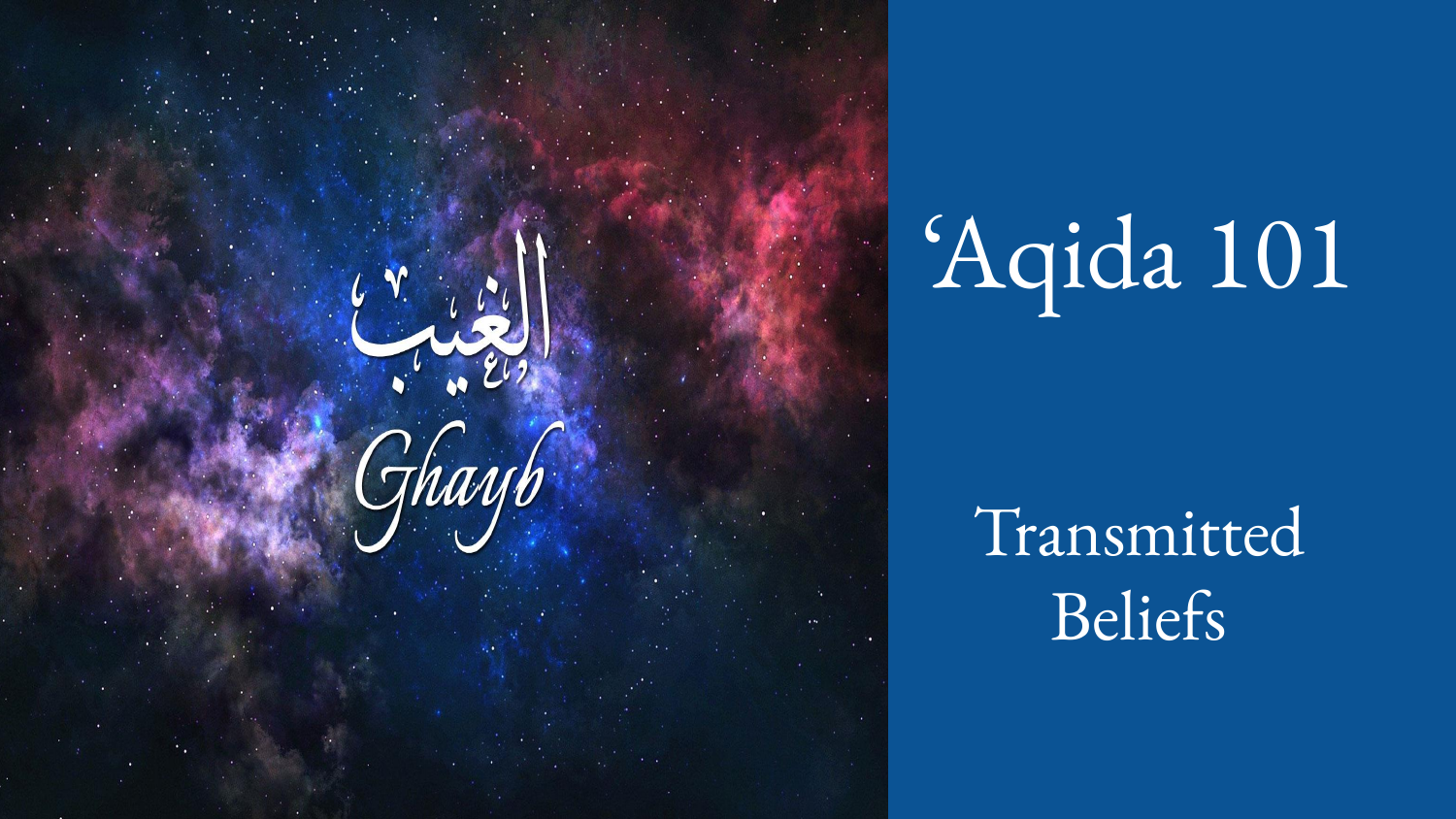#### *'Aqida***/Belief**

**The creedal foundations of Islam**: An understanding of the essential Islamic beliefs (*'aqida*) which ground a believer; knowing [1] the attributes of Allah and [2] His Prophets, as well as [3] matters of the unseen that have been transmitted to us via the Quran and sound hadith narrations.

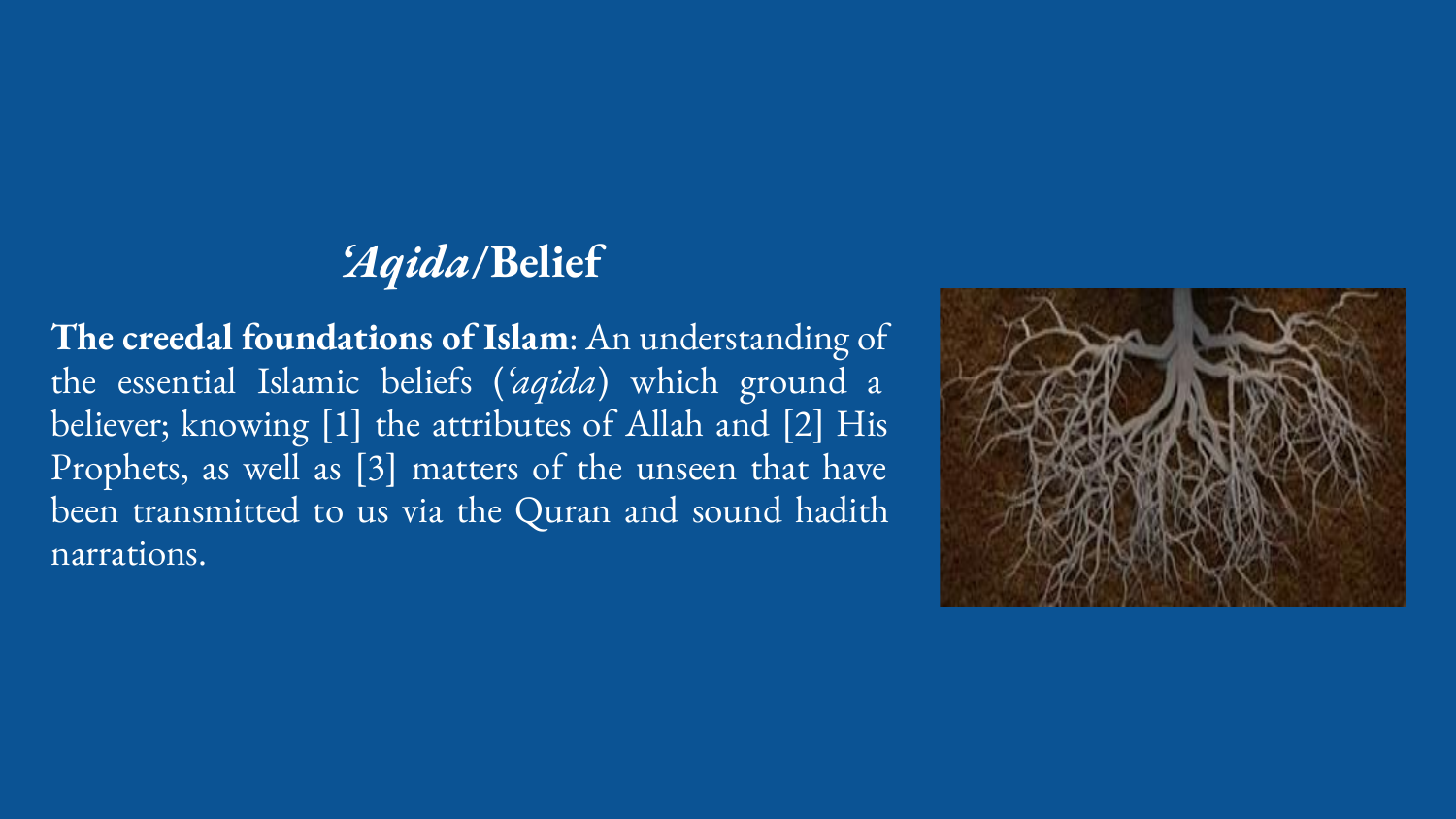Is there any place for the rational faculty (*'Aql*) when it comes to the Transmitted Beliefs? Yes: An understanding that everything of the unseen described in the Quran and Sunna are **RATIONALLY POSSIBLE**.

If a person fails to discern between what is rationally possible and empirically impossible, they might have doubts and misgivings over certain transmitted beliefs.

The Prophets bring what '**perplexes minds**'; they do not bring what the minds deem rationally impossible.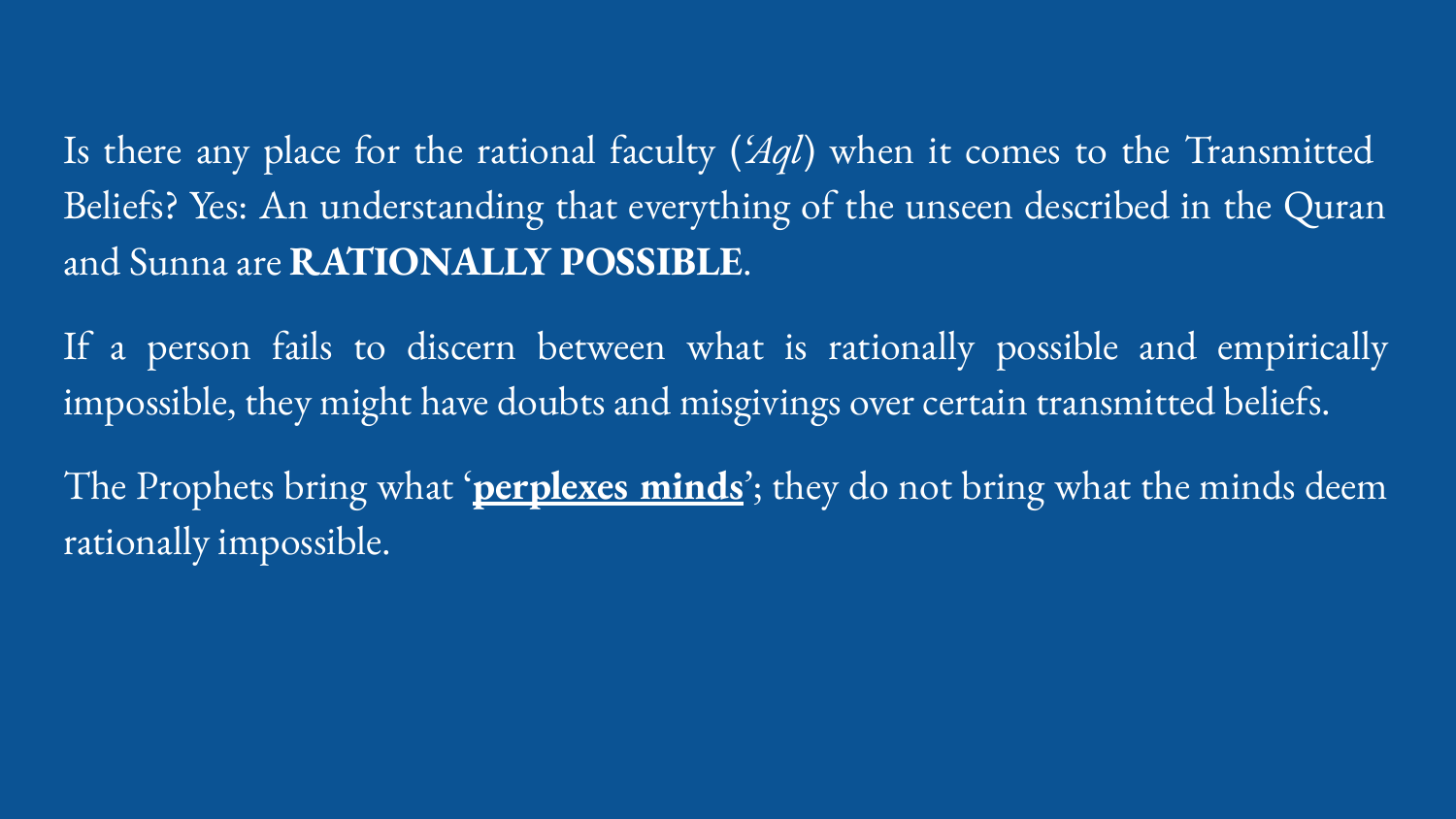# **Hadith of Jibril** *&* **the Six Pillars of Iman**

1] Iman in Allah—*Theology* 2] Iman in the Angels—*Transmitted* 3] Iman in the Books—*Transmitted* 4] Iman in the Messengers—*Prophetology* 5] Iman in the Last Day—*Transmitted* 6] Iman in the Divine Decree—*Theology*

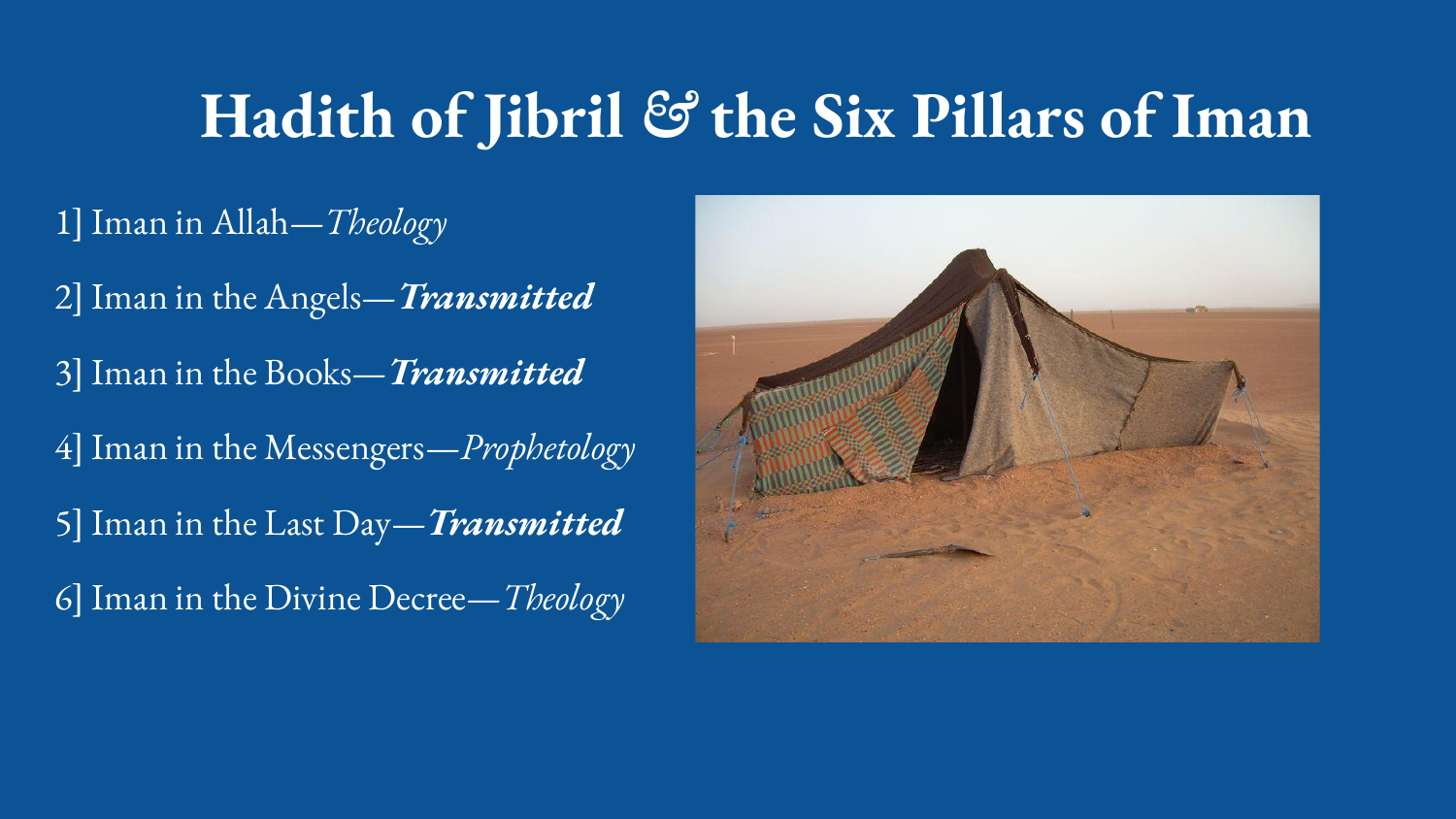### **Why is** *Qadar* **Mentioned Separately** *&* **At the End?**

The *Qadar* (Divine Decree) is included in Theology insofar as it is **linked with Allah's knowledge, power, and will**, but we discuss it here because:

1] The Prophet (Allah bless him and give him peace) mentioned it separately.

2] It requires clarification because it has to do with the contingent world.

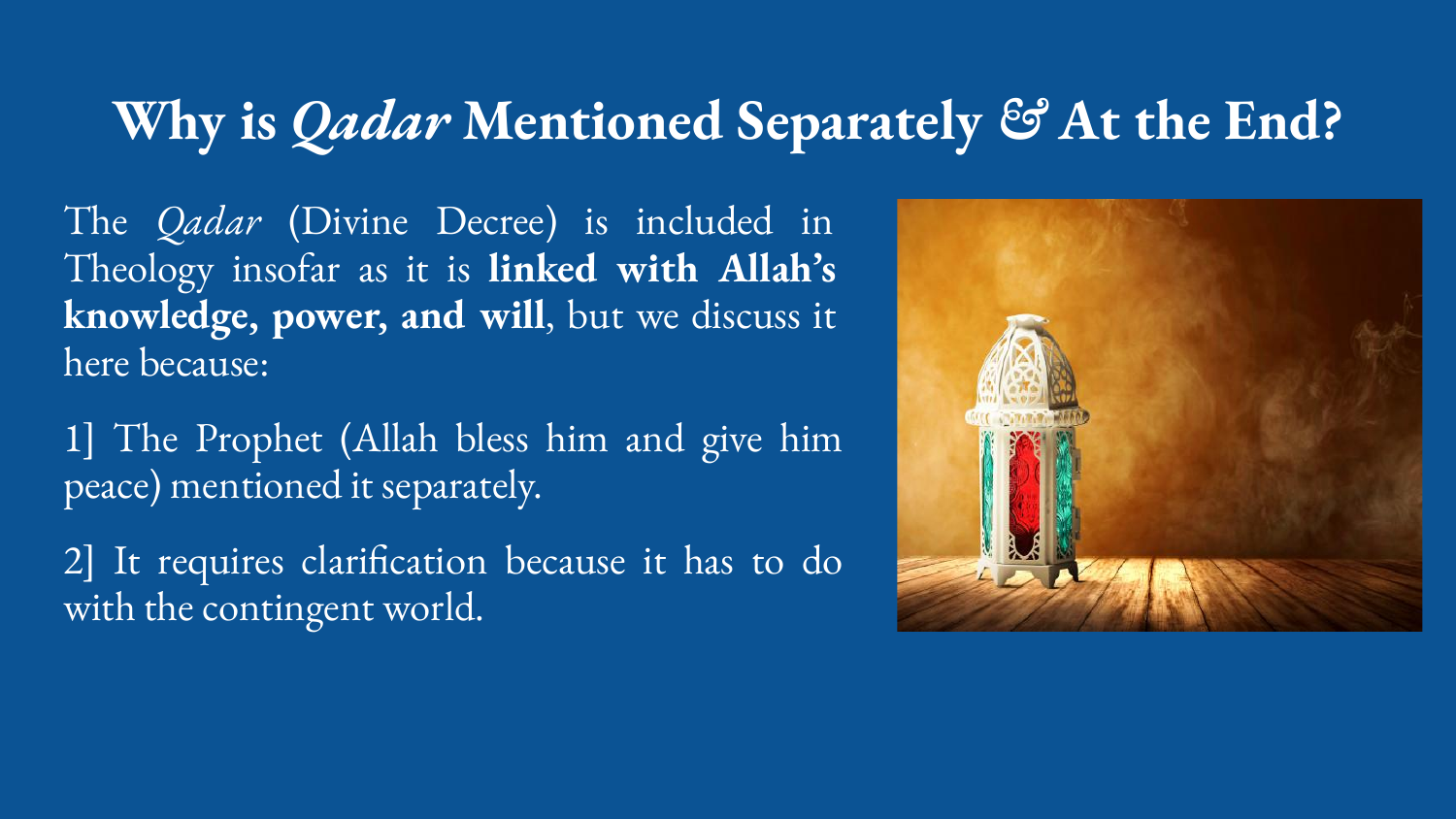### **Belief in the Angels**

**Belief in the Angels entails:** [1] belief in their existence; [2] belief that they are honored; [3] belief that they 'do not disobey Allah in what He commands them, and they do as they are ordered'; [4] belief that they are the envoys between Allah and His creation, who interact with them as He permits them; [5] belief that they are truthful and what they inform; [6] belief that they are so numerous that only Allah knows their actual number, as He said '*And none know the hosts of your Lord but He*' (Sura al-Muddathir: 31); [7] belief in the specific Angels whose names and titles are mentioned in the Quran and Sunna, such as Jibril, Mika'il, Israfil, Malak al-Mawt, Munkar and Nakir, Malik.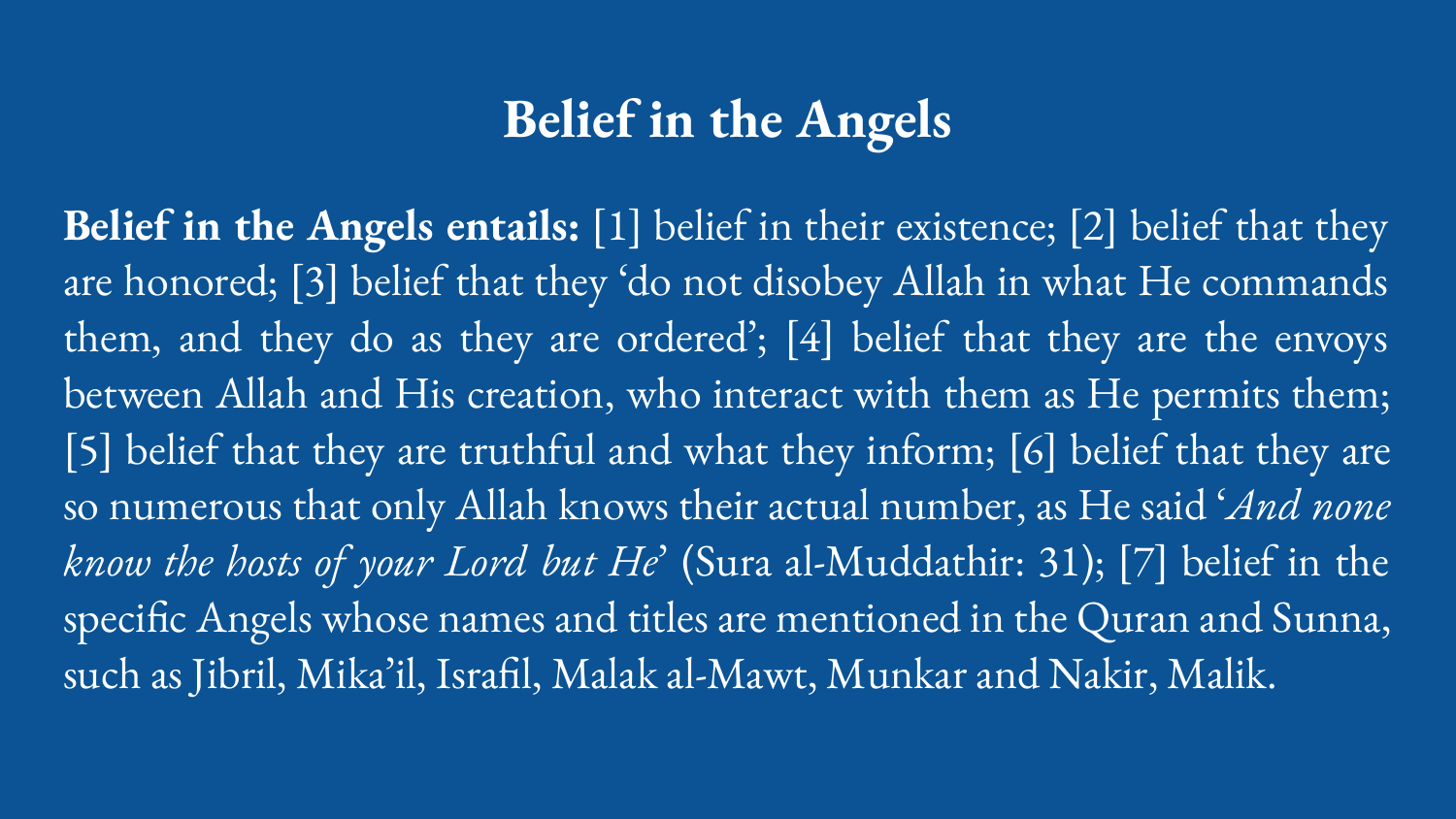#### **What About Ridwan, 'Azra'il, Raqib** *&* **'Atid?**

The narrations about **Ridwan** and **'Azra'il** are not sound, and others are Isra'iliyat reports, so the names are often used, but we don't have absolute certainty. Therefore, it is not a matter of *'aqida* to affirm these specific names for those angels.

As for **Raqib** and **'Atid**, they are two descriptions that apply to each angel. Or it is said: Raqib is the angel who watches and 'Atid is the angel ever ready to record. They are not names of two angels, but all of the watching and recording angels charged with recording our actions.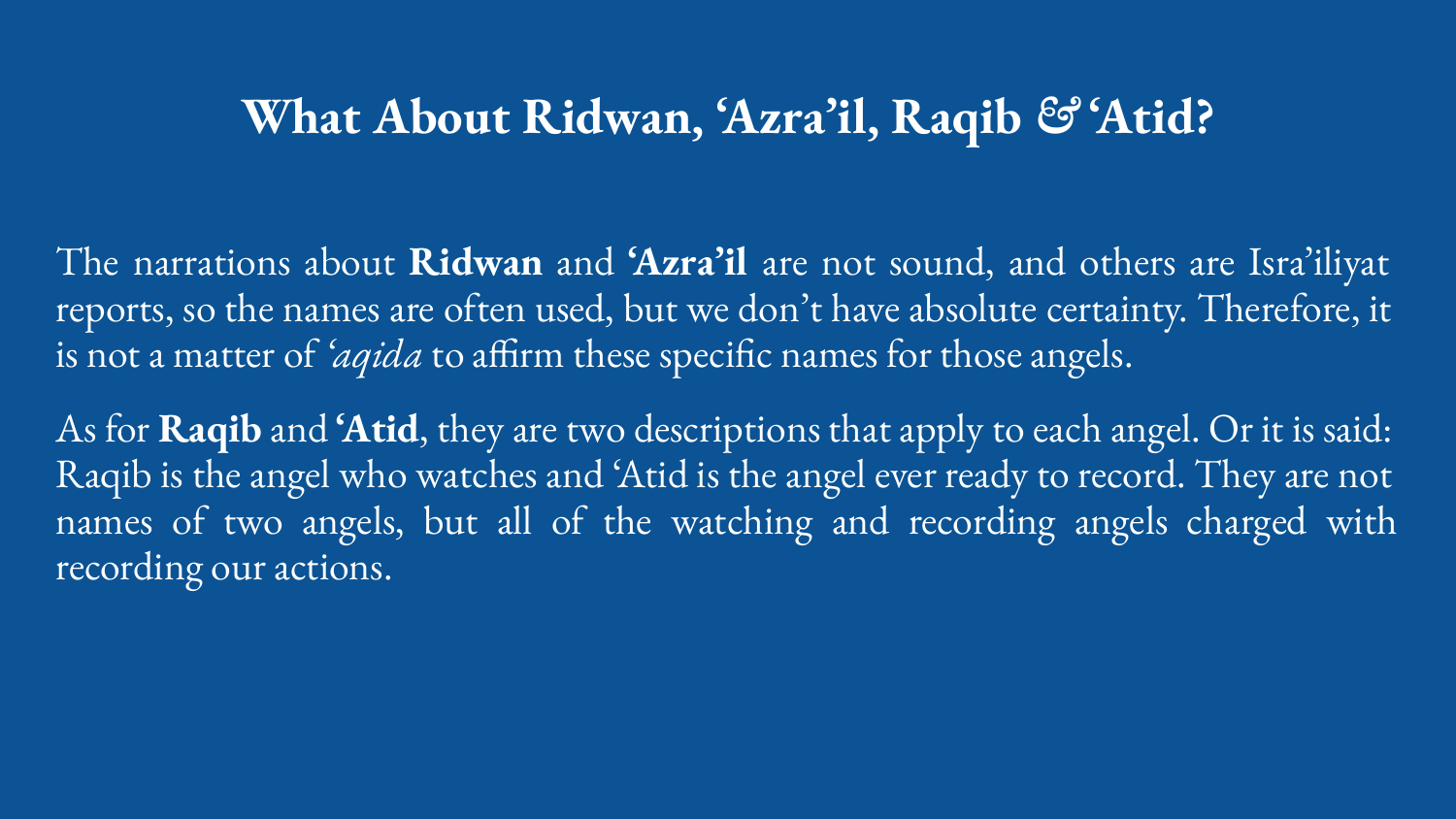#### **Belief in the Revealed Scriptures**

1] Belief in their existence.

2] Belief that they are the speech of Allah.

3] Belief that they contain truth, sent to some of His Messengers.

It is necessary to have detailed faith in four of them: the Quran, the Torah, the Gospel, and the Psalms

Faith in any other books besides these four is in general sense, and none know their number but Allah.

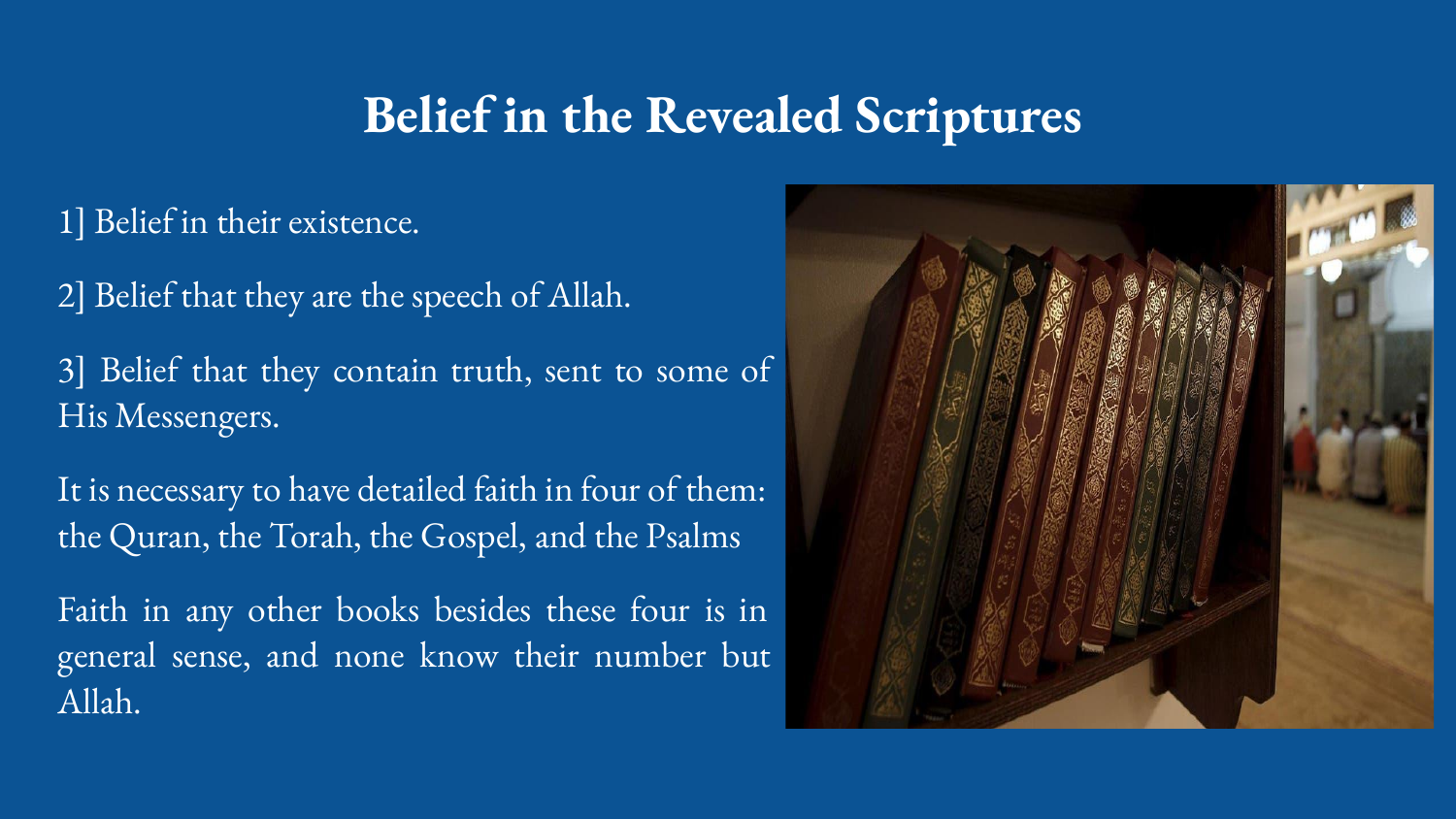### **General Belief in the Last Day**

1] Belief in the Day of Judgement in general (i.e., that it will occur in reality).

2] Belief that it includes the resurrection of the physical bodies literally (i.e., it is literal and not a 'state of mind' or allegorical).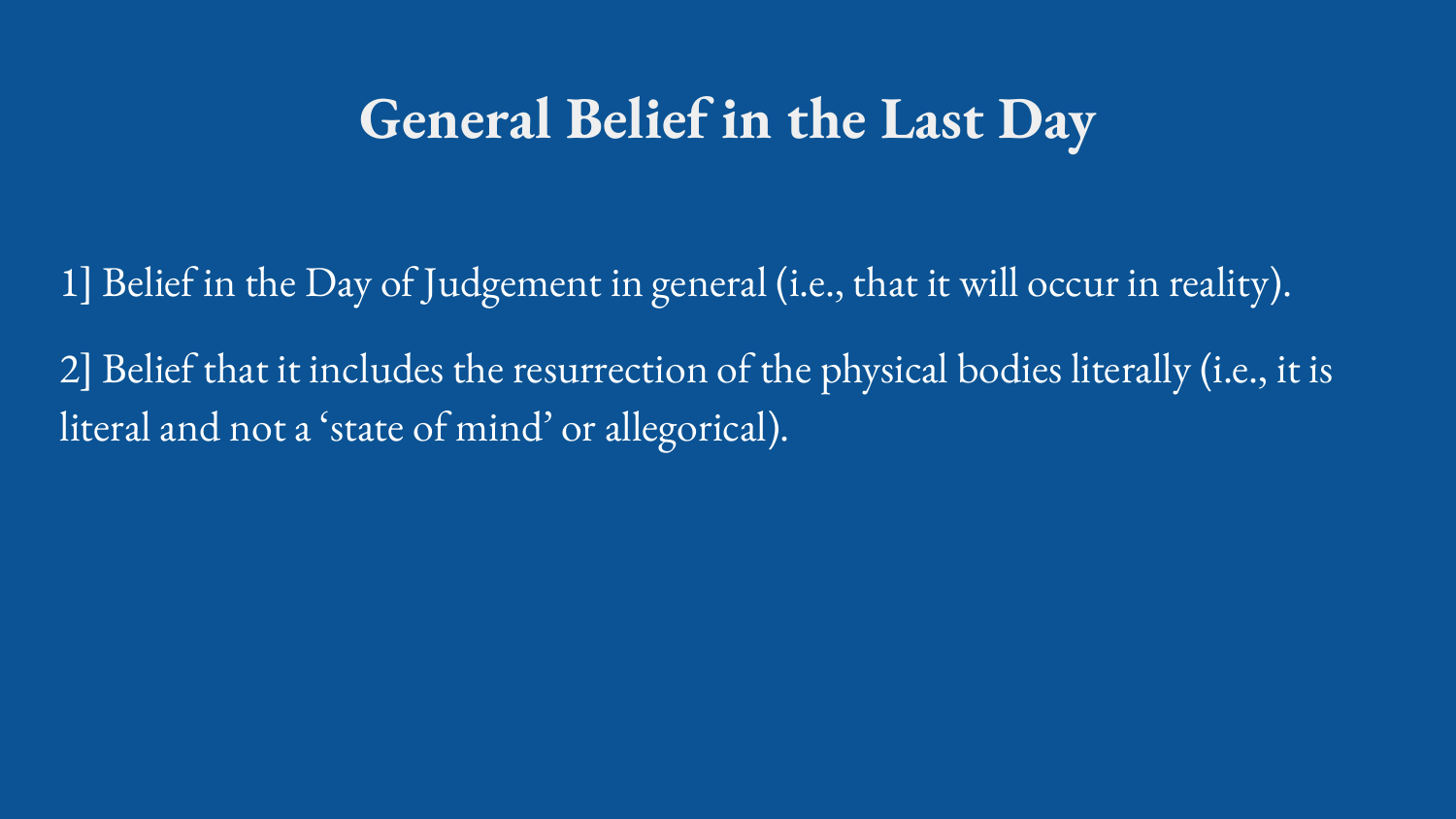# **Specific, Detailed Belief in the Last Day**

One is required to believe in the specific details of the Last Day mentioned in the Quran and in the sound hadith reports. The basic events we believe in include:

1] The blowing of the Horn by Israfil signaling the end of this world.

2] The second blowing of the Horn by Israfil signaling the resurrection of humanity.

3] The gathering of humanity on the Judgments Plains on the Last Day.

4] Standing on the Day of Judgement.

5] The Intercession of the Prophet Muhammad (Allah bless him and give him peace)...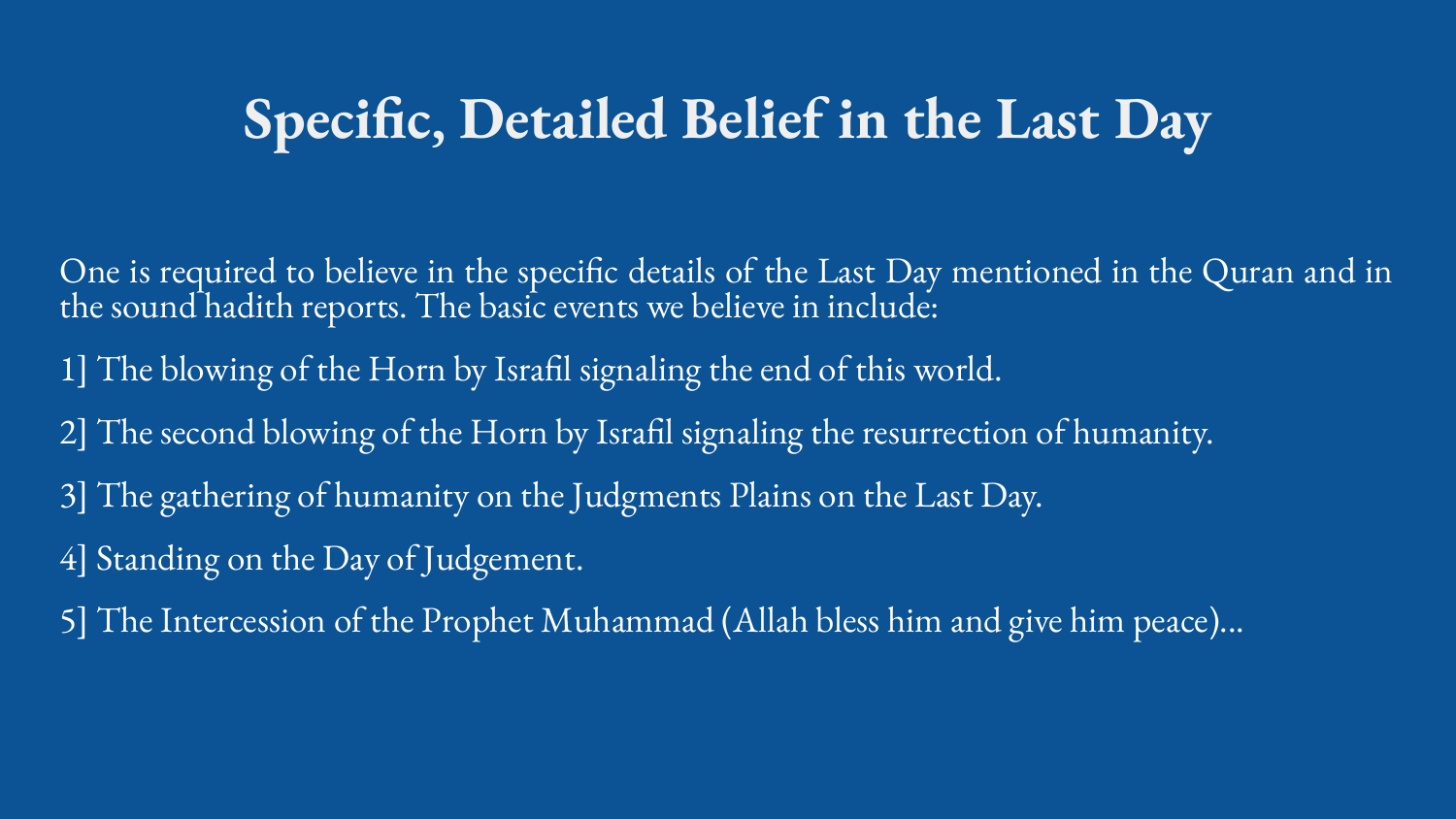# **Specific, Detailed Belief in the Last Day**

6] The reckoning and the receipt of one's book of deeds in either their right or left hand. 7] The Scale (al-Mizan). 8] The Bridge (al-Sirat). 9] The Pond (al-Hawd). 10] The two abodes of eternity: Janna and Jahannam.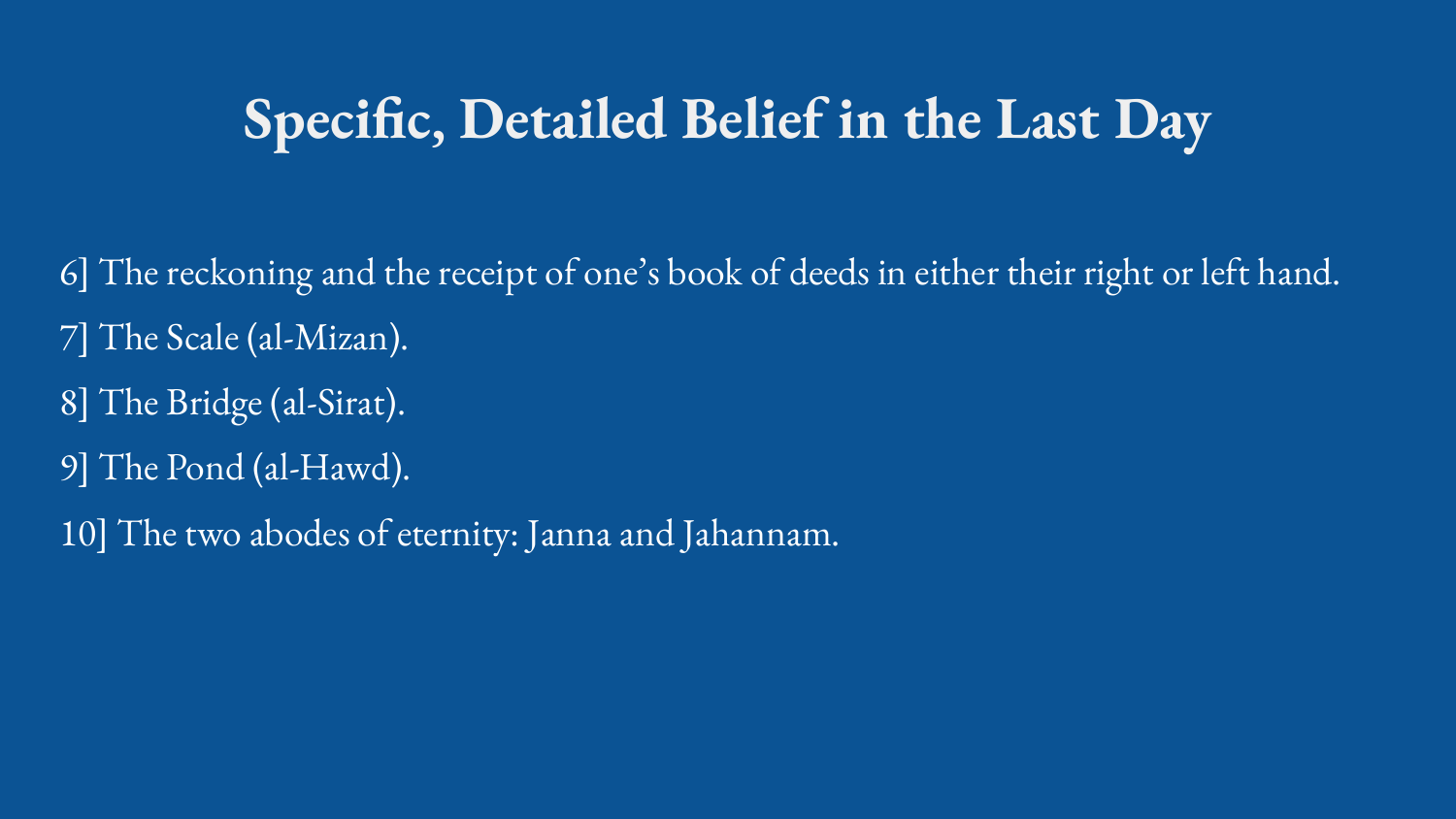## **Beliefs about Janna and Jahannam**

- 1] Belief that they are physical creations of Allah (not symbolic or allegorical).
- 2] Belief that they are already created.
- 3] Belief that they are eternal after their creation.
- 4] Belief in the specific punishments of Hell mentioned in the Quran and sound hadith reports.
- 5] Belief in the specific rewards and enjoyments of Janna mentioned in the Quran and sound hadith reports.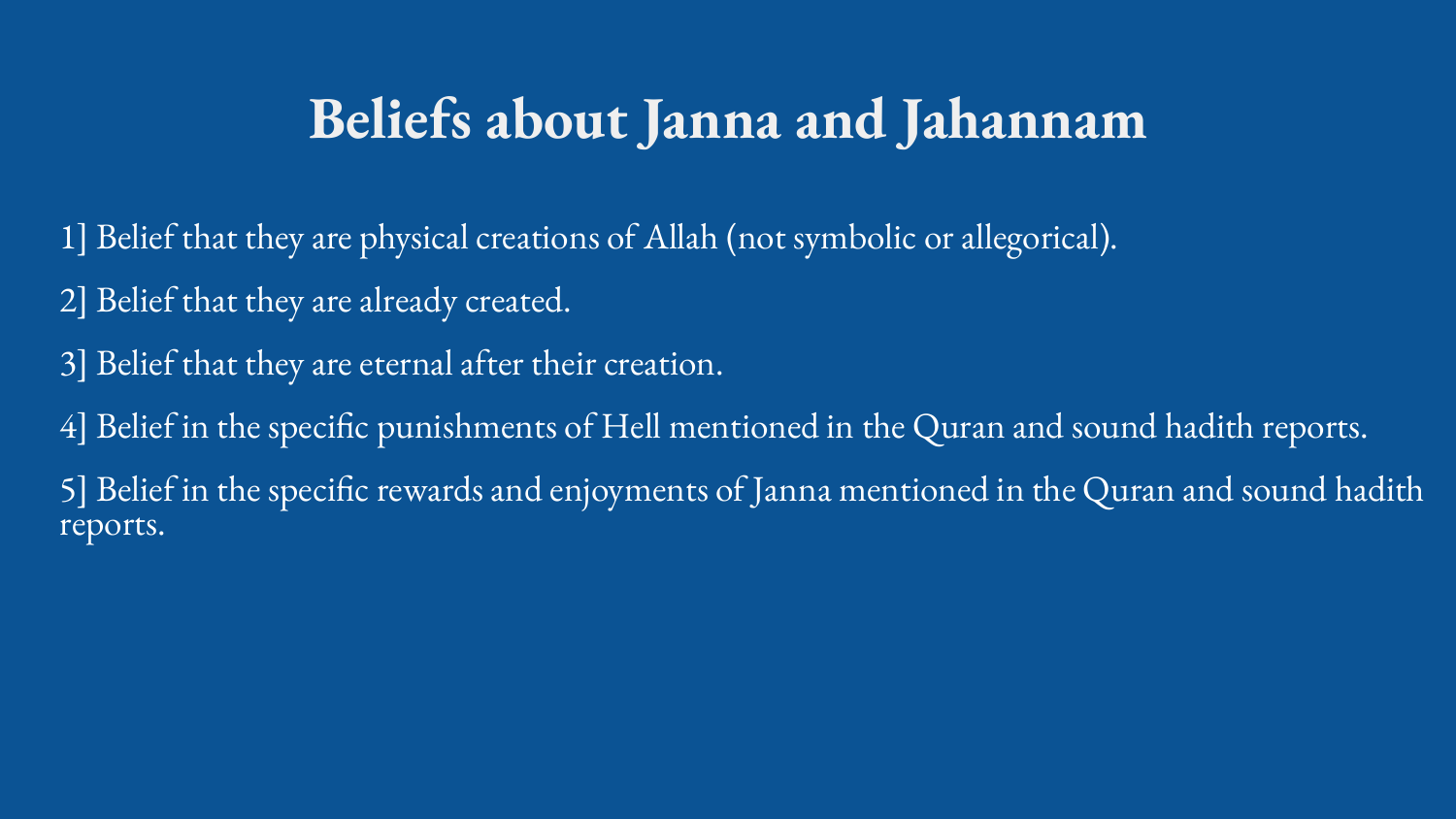## **Other Transmitted Beliefs**

1] Belief in all of the signs of the Day of Judgement that the Prophet (Allah bless him and give him peace) foretold in the sound hadith reports, with a general belief in their occurrence even if we don't fully grasp how they will occur.

2] Belief in the existence of jinn.

3] Belief in the punishment and delight in the grave ('Adhab al-Qabr wa Na'im al-Qabr). 4] Belief in the existence of: the 'Arsh, the Kursi, the Pen, and the Preserved Tablet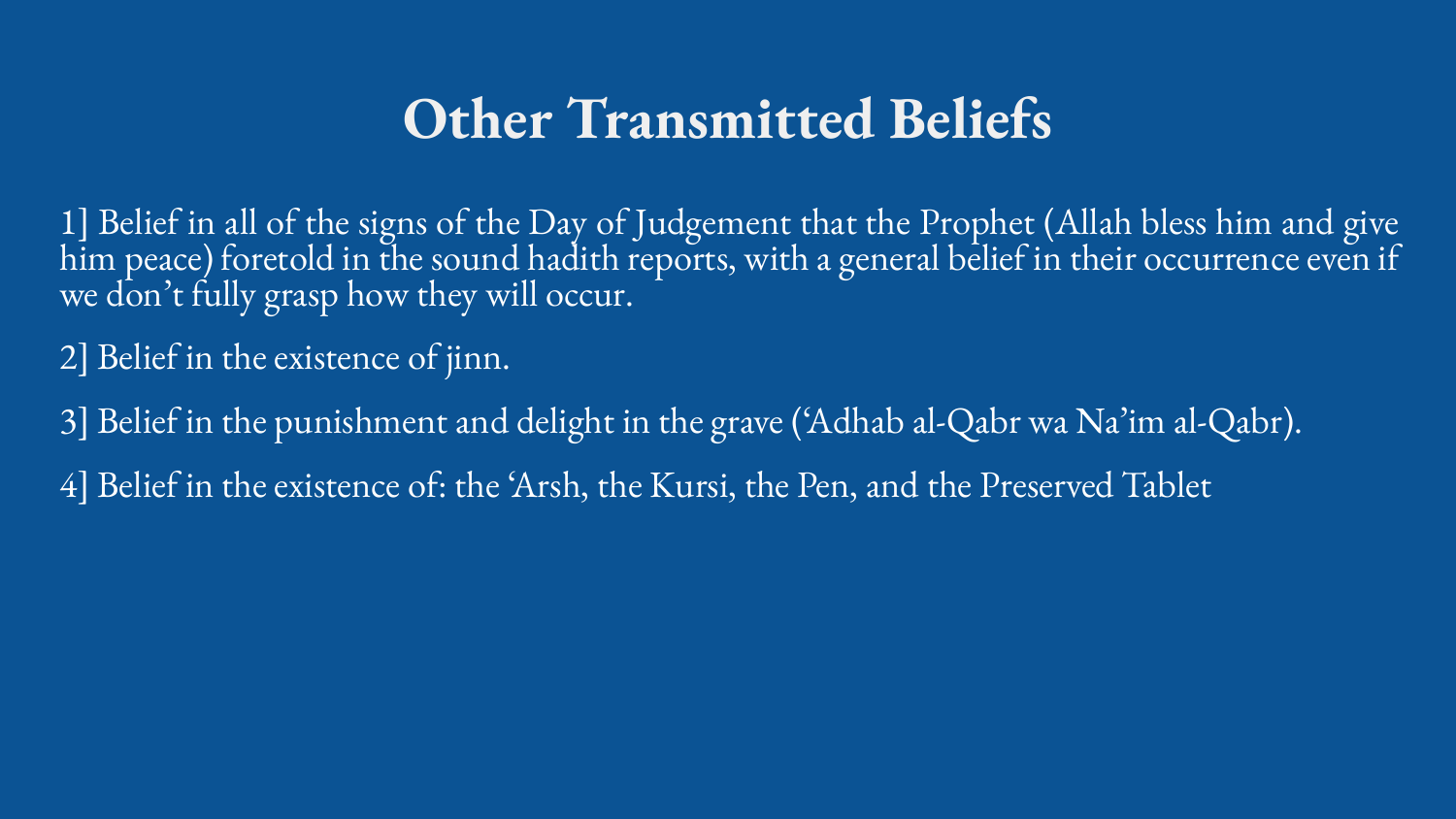#### **Belief in the** *Qadar* **(Divine Decree)**

Belief in the *Qadar*, or Divine Decree, is included as an *implication* of belief in Allah's knowledge, power, and will. However, because of its relation to events in the created world, and because the Prophet (Allah bless him and give him peace) mentioned it separately, we discuss it here.

Belief in the *Qadar* entails belief that **all that happens, both good and bad, is by the will and power of Allah, just as His knowledge was linked with it before its existence.**